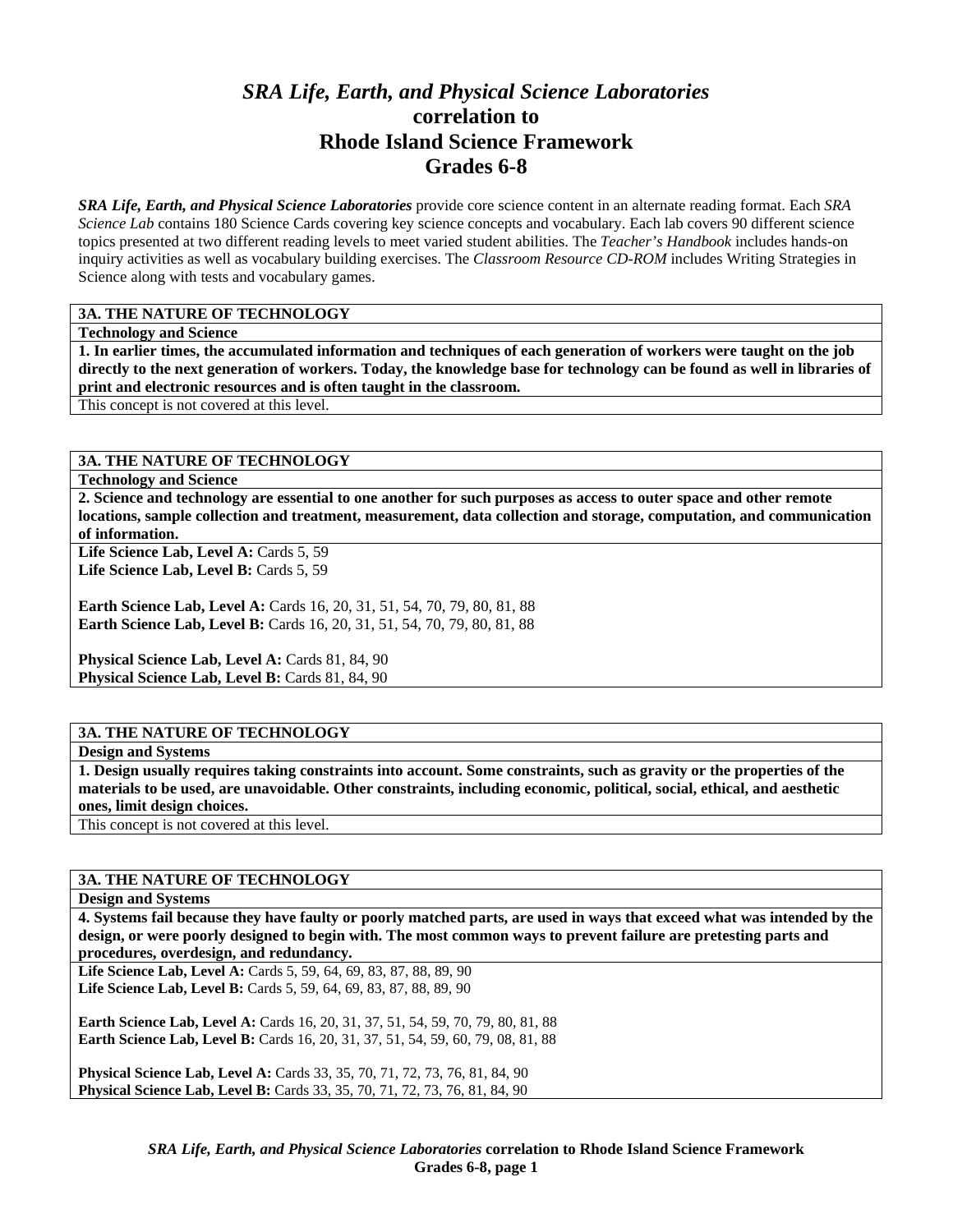### **3A. THE NATURE OF TECHNOLOGY**

**Issues in Technology** 

**2. Technology cannot always provide successful solutions for problems or fulfill every human need.** 

**Life Science Lab, Level A: Cards 87, 88, 89, 90 Life Science Lab, Level B:** Cards 87, 88, 89, 90

**Earth Science Lab, Level A:** Cards 37, 42, 59, 60, 61, 86 **Earth Science Lab, Level B:** Cards 37, 42, 59, 60, 61, 86

Physical Science Lab, Level A: Cards 38, 49 **Physical Science Lab, Level B: Cards 38, 49** 

### **3A. THE NATURE OF TECHNOLOGY**

**Issues in Technology** 

**3. Throughout history, people have carried out impressive technological feats, some of which would be hard to duplicate today even with modern tools. The purposes served by these achievements have sometimes been practical, sometimes ceremonial.** 

This concept is not covered at this level.

#### **3A. THE NATURE OF TECHNOLOGY**

#### **Issues in Technology**

**4. Technology has strongly influenced the course of history and continues to do so. It is largely responsible for the great revolutions in agriculture, manufacturing, sanitation and medicine, warfare, transportation, information processing, and communications that have radically changed how people live.** 

**Life Science Lab, Level A:** Cards 5, 49, 64, 69 Life Science Lab, Level B: Cards 5, 49, 64, 69

**Earth Science Lab, Level A: Cards 37, 42, 79, 80 Earth Science Lab, Level B: Cards 37, 42, 79, 80** 

**Physical Science Lab, Level A: Cards 72, 81, 84, 90 Physical Science Lab, Level B: Cards 72, 81, 84, 90** 

# **3B. THE PHYSICAL SETTING**

#### **The Universe**

**1. The sun is a medium-sized star located near the edge of a disk-shaped galaxy (Milky Way) of stars, part of which can be seen as a glowing band of light that spans the sky on a very clear night. The universe contains many billions of galaxies, and each galaxy contains many billions of stars. To the naked eye, even the closest of these galaxies is no more than a dim, fuzzy spot.** 

**Earth Science Lab, Level A: Cards 67, 68, 75, 76, 77 Earth Science Lab, Level B: Cards 67, 68, 75, 76, 77** 

#### **3B. THE PHYSICAL SETTING**

#### **The Universe**

**2. The sun is many thousands of times closer to the earth than any other star. Light from the sun takes a few minutes to reach the earth, but light from the next nearest star takes a few years to arrive. The trip to that star would take the fastest rocket thousands of years. Some distant galaxies are so far away that their light takes several billion years to reach the earth. People on earth, therefore, see them as they were that long ago in the past.** 

**Earth Science Lab, Level A: Cards 67, 68, 74, 75** 

**Earth Science Lab, Level B: Cards 67, 68, 74, 75**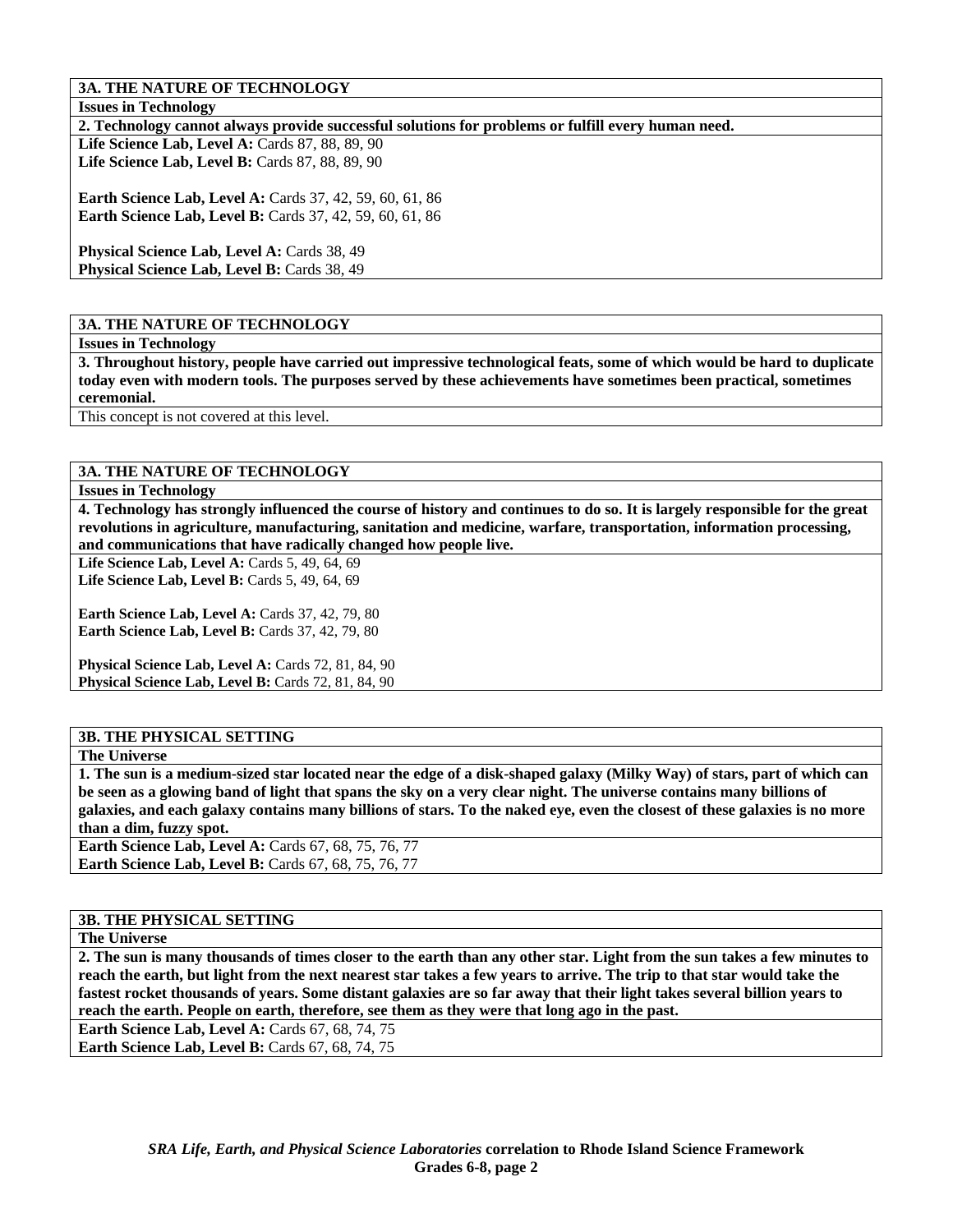#### **The Universe**

**4. Large numbers of chunks of rock orbit the sun. Some of those that the earth meets in its yearly orbit around the sun glow and disintegrate from friction as they plunge through the atmosphere—and sometimes impact the ground. Other chunks of rocks mixed with ice have long, off-center orbits that carry them close to the sun, where the sun's radiation (of light and particles) boils off frozen material from their surfaces and pushes it into a long, illuminated tail. Earth Science Lab, Level A: Card 73** 

**Earth Science Lab, Level B: Card 73** 

#### **3B. THE PHYSICAL SETTING**

**The Earth** 

**1. We live on a relatively small planet, the third from the sun in the only system of planets definitely known to exist (other, similar systems may be discovered in the universe).** 

**Earth Science Lab, Level A: Cards 62, 68, 69** 

Earth Science Lab, Level B: Cards 62, 68, 69

# **3B. THE PHYSICAL SETTING**

**The Earth** 

**2. The earth is mostly rock. Three-fourths of its surface is covered by a relatively thin layer of water (some of it frozen), and the entire planet is surrounded by a relatively think blanket of air. It is the only body in the solar system that appears able to support life. The other planets have compositions and conditions very different from earth.** 

**Earth Science Lab, Level A:** Cards 1, 2, 36, 37, 82, 87 **Earth Science Lab, Level B: Cards 1, 2, 36, 37, 82, 87** 

#### **3B. THE PHYSICAL SETTING**

**The Earth** 

**3. Everything on or anywhere near the earth is pulled toward the earth's center by gravitational force. Physical Science Lab, Level A: Cards 57, 59** Physical Science Lab, Level B: Cards 57, 59

#### **3B. THE PHYSICAL SETTING**

**The Earth** 

**4. Because the earth turns daily on an axis that is tilted relative to the plane of the earth's yearly orbit around the sun, sunlight falls more intensely on different parts of the earth during the year. The difference in heating of the earth's surface produces the planet's seasons and weather patterns.** 

**Earth Science Lab, Level A: Cards 38, 45, 46, 52, 53, 54, 55, 57, 62 Earth Science Lab, Level B:** Cards 38, 45, 46, 52, 53, 54, 55, 57, 62

# **3B. THE PHYSICAL SETTING**

**The Earth** 

**5. The moon's orbit around the earth once in about 28 days changes what part of the moon is lighted by the sun and how much of that part can be seen from the earth—the phases of the moon, but the same side of the moon always faces the earth.** 

**Earth Science Lab, Level A: Card 64 Earth Science Lab, Level B:** Card 64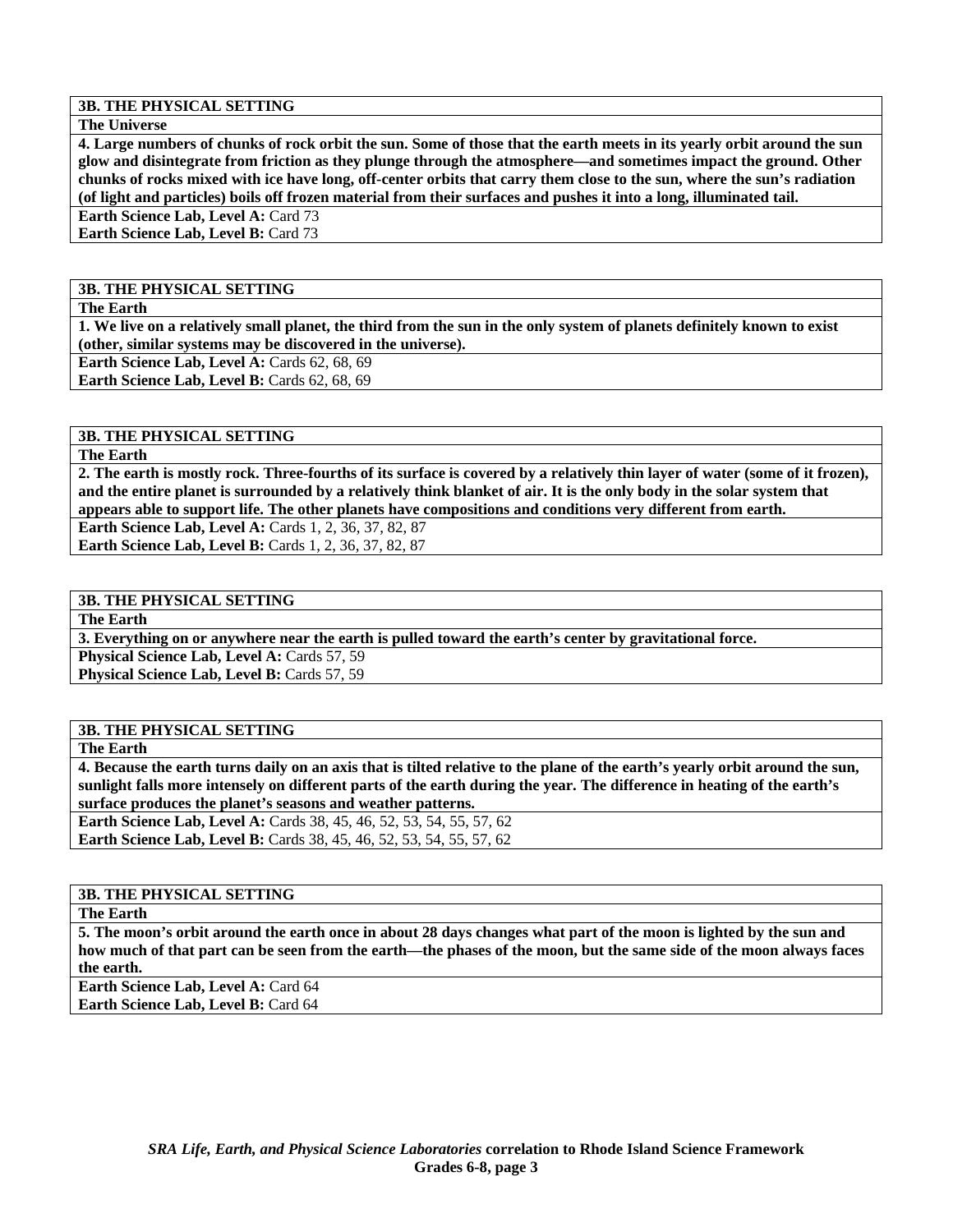**Processes That Shape the Earth** 

**3. Sediments of sand and smaller particles (sometimes containing the remains of organisms) are gradually buried and are cemented together by precipitation of dissolved minerals to form solid rock again.** 

Earth Science Lab, Level A: Cards 7, 9 Earth Science Lab, Level B: Cards 7, 9

**3B. THE PHYSICAL SETTING** 

**Processes That Shape the Earth** 

**4. Sedimentary rock buried deep enough may be reformed by pressures and heat, perhaps melting and recrystallizing into different kinds of rock (metamorphism). These re-formed rock layers may be forced up again to become land surface and even mountains. Subsequently, this new rock too will erode. Rock bears evidence of the minerals, temperatures, and forces that created it.** 

**Earth Science Lab, Level A:** Cards 6, 7, 8, 9, 17, 21, 24, 25, 26, 27, 28 **Earth Science Lab, Level B:** Cards 6, 7, 8, 9, 17, 21, 24, 25, 26, 27, 28

**3B. THE PHYSICAL SETTING** 

**Processes That Shape the Earth** 

**5. Thousands of layers of sedimentary rock confirm the long history of the changing surface of the earth and the changing life forms whole remains are found in successive layers. The youngest layers are not always found on top, because of folding, breaking, and uplift of layers.** 

Life Science Lab, Level A: Card 67

Life Science Lab, Level B: Card 67

**Earth Science Lab, Level A: Cards 7, 9, 14, 30, 34 Earth Science Lab, Level B: Cards 7, 9, 14, 30, 34** 

#### **3B. THE PHYSICAL SETTING**

**Processes That Shape the Earth** 

**6. Although weathered rock is the basic component of soil, the composition and texture of soil and its fertility and resistance to erosion are greatly influenced by plant roots and debris, bacteria, fungi, worms, insects, rodents, and other organisms.** 

**Earth Science Lab, Level A: Cards 23, 29 Earth Science Lab, Level B: Cards 23, 29** 

**3B. THE PHYSICAL SETTING** 

**Processes That Shape the Earth** 

**7. Human activities, such as reducing the amount of forest cover, increasing the amount and variety of chemicals released into the atmosphere, and intensive farming, have changed the earth's land, oceans, and atmosphere. Some of these changes have decreased the capacity of the environment to support some life forms.** 

**Life Science Lab, Level A: Cards 84, 87, 88, 89, 90** 

**Life Science Lab, Level B: Cards 84, 87, 88, 89, 90** 

**Life Science Lab Teacher's Handbook:** Hands-On Activity 7, *The Effects of Acid Rain,* pages 101-103

**Earth Science Lab, Level A:** Cards 35, 37, 42, 59, 60, 61, 86 **Earth Science Lab, Level B:** Cards 35, 37, 42, 59, 60, 61, 86 **Earth Science Lab Teacher's Handbook:** Hands-On Activity 5, *What is in the Air?,* pages 89-91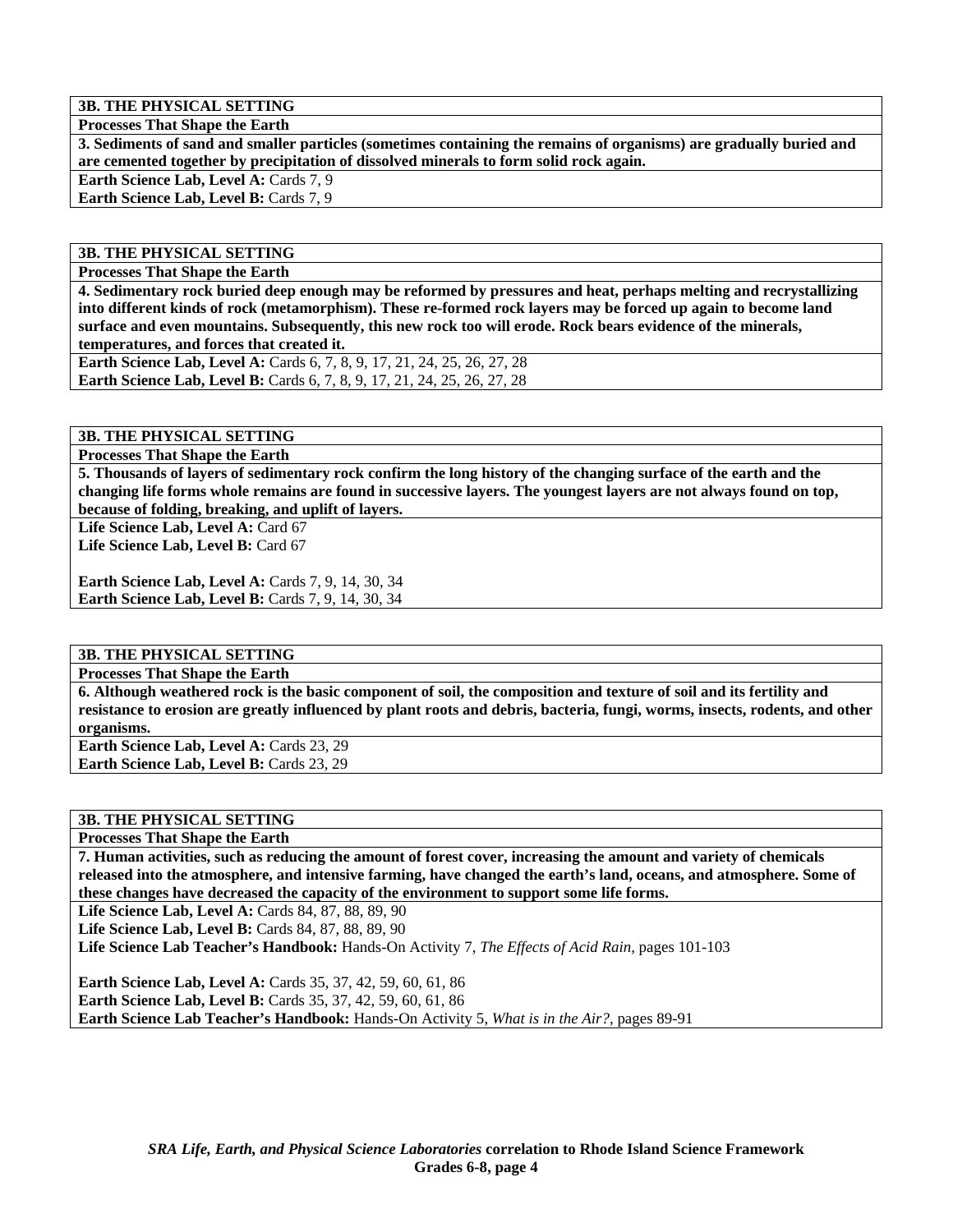**Structure of Matter** 

**1. All matter is made up of atoms, which are far too small to be seen directly through a microscope. The atoms of any elements are alike but are different from atoms of other elements. Atoms may stick together in well-defined molecules or may be packed together in large arrays. Different arrangements of atoms into groups compose all substances. Physical Science Lab, Level A:** Cards 3, 4, 10, 11, 17, 18, 19, 20

**Physical Science Lab, Level B:** Cards 3, 4, 10, 11, 17, 18, 19, 20

#### **3B. THE PHYSICAL SETTING**

**Structure of Matter** 

**2. Equal volumes of different substances usually have different masses.** 

**Physical Science Lab, Level A: Card 2** 

**Physical Science Lab, Level B: Card 2** 

#### **3B. THE PHYSICAL SETTING**

**Structure of Matter** 

**3. Atoms and molecules are perpetually in motion. Increased temperature means greater average energy of motion, so most substances expand when heated. In solids, the atoms are closely locked in position and can only vibrate. In liquids, the atoms or molecules have higher energy, are more loosely connected, and can slide past one another' some molecules may get enough energy to escape into a gas. In gases, the atoms or molecules have still more energy and are free of one another except during occasional collisions.** 

Physical Science Lab, Level A: Cards 5, 6, 7, 8, 42 **Physical Science Lab, Level B:** Cards 5, 6, 7, 8, 42

#### **3B. THE PHYSICAL SETTING**

**Structure of Matter** 

**4. The temperature and acidity of a solution influences reaction rates. Many substances dissolve in water, which may greatly facilitate reactions between them.** 

**Physical Science Lab, Level A: Cards 9, 27, 28, 29, 30** 

**Physical Science Lab, Level B:** Cards 9, 27, 28, 29, 30

**Physical Science Lab Teacher's Handbook:** Hands-On Activity 2, *Chemical Reaction Rates,* pages 81-83

#### **3B. THE PHYSICAL SETTING**

**Structure of Matter** 

**5. Scientific ideas about elements were borrowed from some Greek philosophers of 2,000 years earlier, who believed that everything was made from four basic substances: air, earth, fire, and water. It was the combination of these 'elements' in different proportions that gave other substances their observable properties. The Greeks were wrong about those four, but now over 100 different elements have been identified-some rare and some plentiful, out of which everything is made. Because most elements tend to combine with others, few elements are found in their pure form. Physical Science Lab, Level A: Cards 10, 11, 17, 18, 19, 20** 

**Physical Science Lab, Level B:** Cards 10, 11, 17, 18, 19, 20

### **3B. THE PHYSICAL SETTING**

**Structure of Matter** 

**7. No matter how substances within a closed system interact with one another, or how they combine or break apart, the total weight of the system remains the same. The idea of atoms explains the conservation of matter: If the number of atoms stays the same no matter how they are rearranged, then their total mass stays the same.** 

**Physical Science Lab, Level A:** Cards 3, 4, 6, 7, 8, 9, 27, 28, 29, 30

**Physical Science Lab, Level B:** Cards 3, 4, 6, 7, 8, 9, 27, 28, 29, 30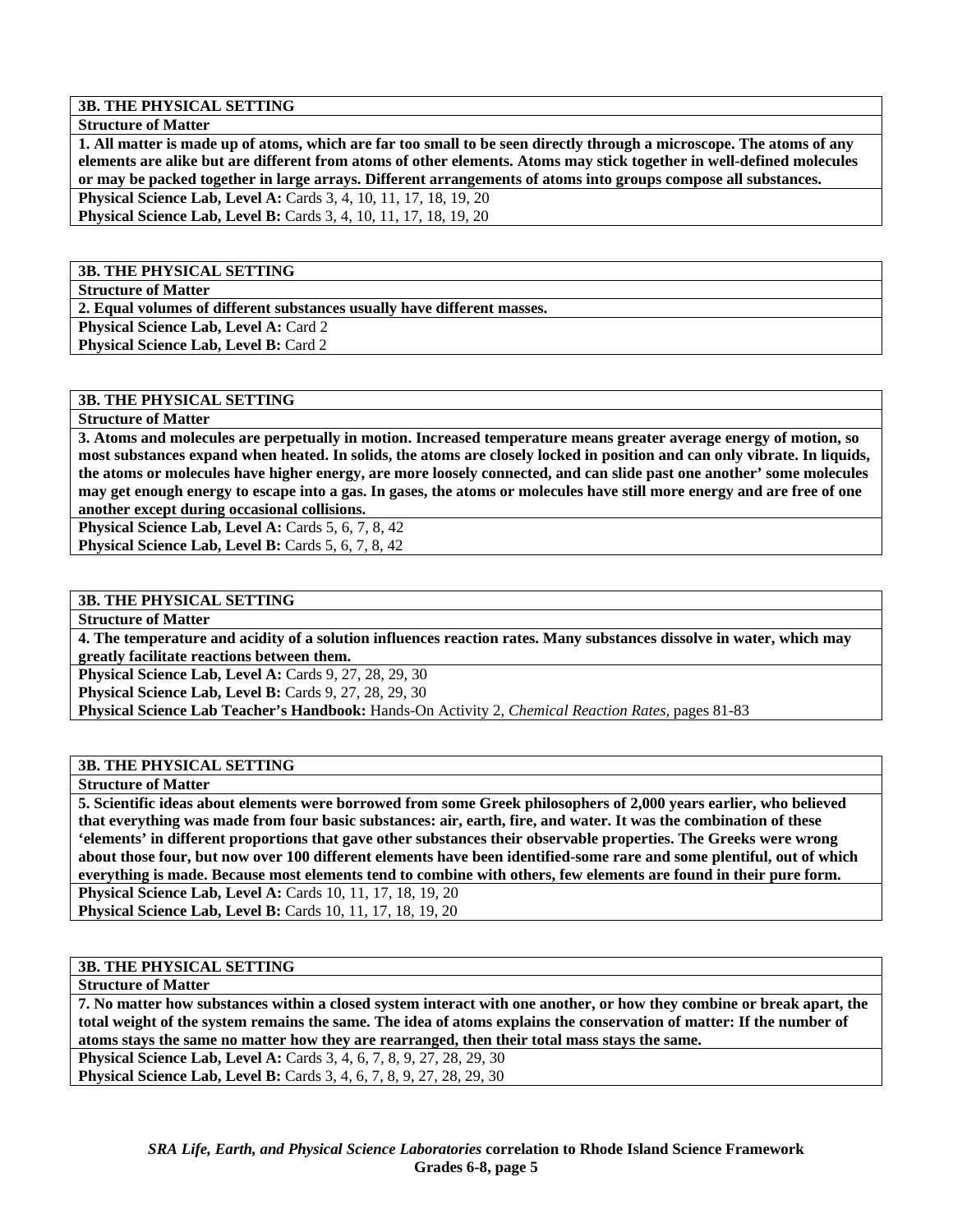**Energy Transformations** 

**1. Energy cannot be created or destroyed, but only changed from one form into another. Most of what goes on in the universe—from exploding stars and biological growth to the operation of machines and the motion of people—involves some form of energy being transformed into another. Energy in the form of heat is almost always one of the products of an energy transformation. Energy appears in different forms. Heat energy is the disorderly motion of molecules; chemical energy is in the arrangement of atoms; mechanical energy is in moving bodies or in elastically distorted shapes; gravitational energy is in the separation of mutually attracting masses.** 

**Life Science Lab, Level A:** Cards 1, 9, 17, 44, 45, 46 **Life Science Lab, Level B:** Cards 1, 9, 17, 44, 45, 46

**Earth Science Lab, Level A: Cards 38, 76 Earth Science Lab, Level B: Cards 38, 76** 

**Physical Science Lab, Level A:** Cards 28, 34, 37, 38, 41, 42, 45, 46, 49, 58, 66, 67, 71, 73, 83, 85 **Physical Science Lab, Level B:** Cards 28, 34, 37, 38, 41, 42, 45, 46, 49, 58, 66, 67, 71, 73, 83, 85

### **3B. THE PHYSICAL SETTING**

**Energy Transformations** 

**2. Heat can be transferred through materials by the collisions of atom (conduction) or across space through radiation. If the material is fluid, currents will be set up in it that aid the transfer of heat (convection).** 

Earth Science Lab, Level A: Cards 10, 38, 87 Earth Science Lab, Level B: Cards 10, 38, 87

**Physical Science Lab, Level A: Cards 42, 43, 44** Physical Science Lab, Level B: Cards 42, 43, 44

#### **3B. THE PHYSICAL SETTING**

**Motion** 

**1. Light from the sun is made up of a mixture of many different colors of light, even though to the eye the light looks almost white. Other things that give off or reflect light have a different mix of colors.** 

Physical Science Lab, Level A: Cards 82, 83, 85 Physical Science Lab, Level B: Cards 82, 83, 85

#### **3B. THE PHYSICAL SETTING**

**Motion** 

**2. Something can be "seen" when light waves emitted or reflected by it enter the eye—just as something can be "heard" when sound waves from it enter the ear.** 

Physical Science Lab, Level A: Card 89

Physical Science Lab, Level B: Card 89

#### **3B. THE PHYSICAL SETTING**

**Motion** 

**3. An unbalanced force acting on an object changes its speed or path of motion, or both. If the force acts towards a single center, the object's path may curve into an orbit around the center.** 

**Physical Science Lab, Level A: Cards 54, 55, 56, 58, 59** 

**Physical Science Lab, Level B: Cards 54, 55, 56, 58, 59** 

**Physical Science Lab Teacher's Handbook:** Hands-On Activity 4, *Reducing Friction,* pages 89-91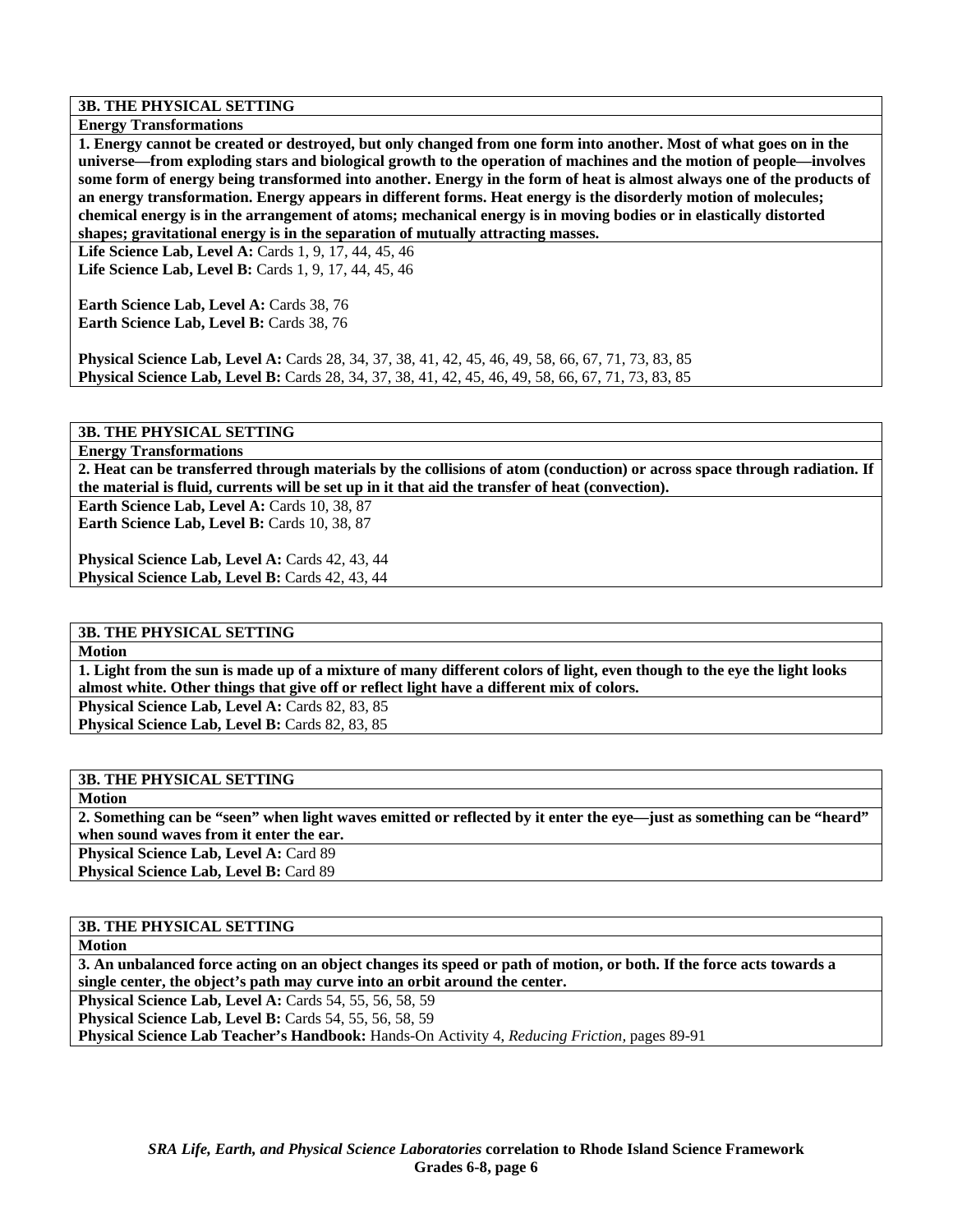**Motion** 

**4. Vibrations in materials set up wavelike disturbances that spread away from the source. Sound and earthquake waves are examples. These and other waves move at different speeds in different materials.** 

**Earth Science Lab, Level A: Card 16 Earth Science Lab, Level B: Card 16** 

**Physical Science Lab, Level A:** Cards 77, 78, 79, 80, 81, 82, 83 **Physical Science Lab, Level B:** Cards 77, 78, 79, 80, 81, 82, 83 **Physical Science Lab Teacher's Handbook:** Hands-On Activity 6, *Making Sound,* pages 97-99

### **3B. THE PHYSICAL SETTING**

**Motion** 

**5. Human eyes respond to only a narrow range of wavelengths of electromagnetic radiation—visible light. Differences of wavelength within that range are perceived as differences in color.** 

**Physical Science Lab, Level A: Cards 82, 85, 89** 

Physical Science Lab, Level B: Cards 82, 85, 89

**3B. THE PHYSICAL SETTING** 

**Forces of Nature** 

**1. Every object exerts gravitational force on every other object. The force depends on how much mass the objects have and on how far apart they are. The force is hard to detect unless at least one of the objects has a lot of mass.** 

**Earth Science Lab, Level A: Card 66 Earth Science Lab, Level B: Card 66** 

Physical Science Lab, Level A: Cards 57, 59 **Physical Science Lab, Level B: Cards 57, 59** 

#### **3B. THE PHYSICAL SETTING**

**Forces of Nature** 

**2. The sun's gravitational pull on the earth and other planets in their orbits, just as the planets' gravitational pull keeps their moon in orbit around them.** 

**Earth Science Lab, Level A: Card 66 Earth Science Lab, Level B: Card 66** 

Physical Science Lab, Level A: Cards 57, 59 **Physical Science Lab, Level B: Cards 57, 59** 

# **3B. THE PHYSICAL SETTING**

**Forces of Nature** 

**3. Electric currents and magnets can exert a force on each other.** 

Physical Science Lab, Level A: Cards 74, 75, 76 Physical Science Lab, Level B: Cards 74, 75, 76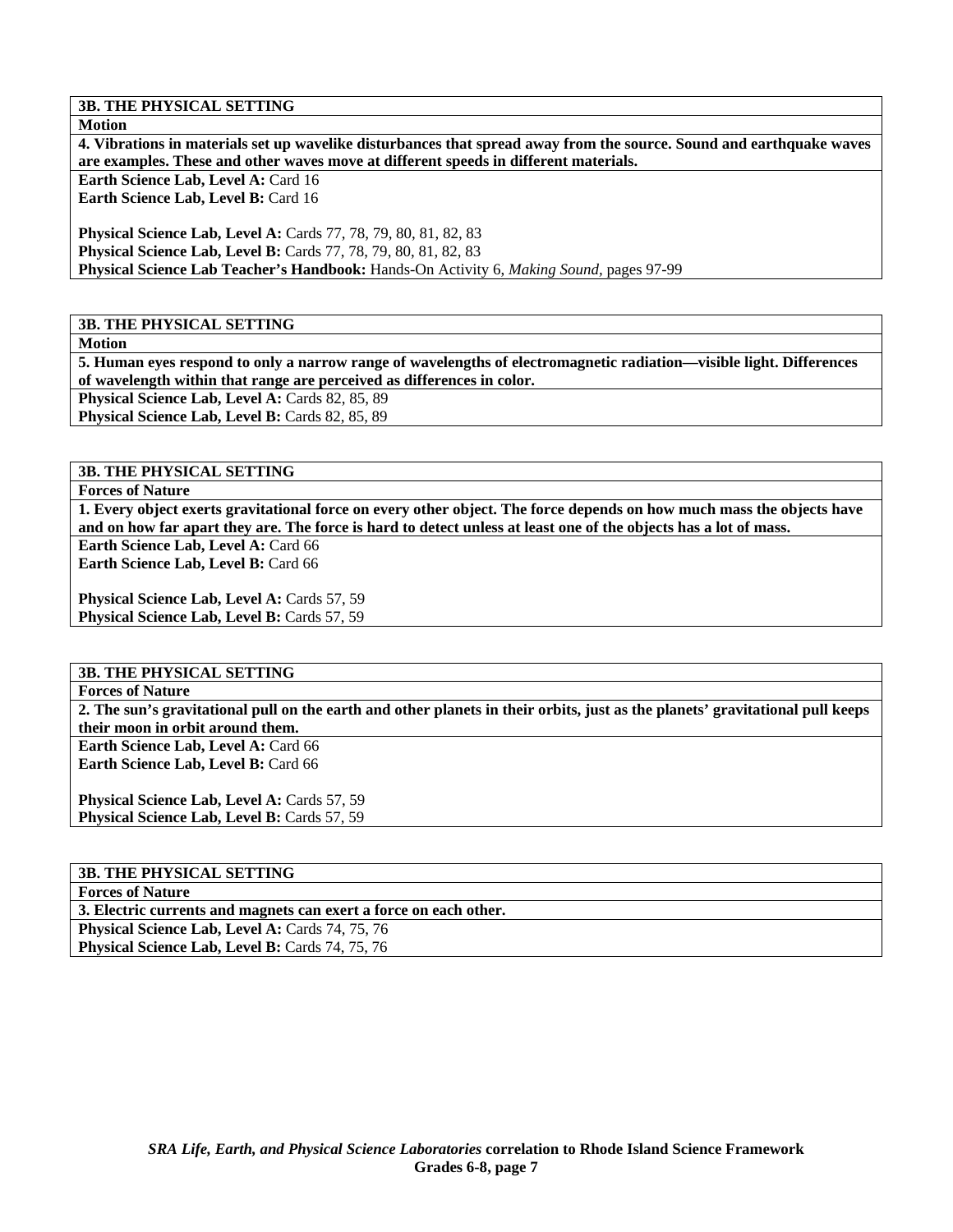**Diversity of Life** 

**1. One of the most general distinctions among organisms is between plants, which use sunlight to make their own food, and animals, which consume energy-rich foods. Some kinds of organisms, many of them microscopic, cannot be neatly classified as either plants or animals.** 

Life Science Lab, Level A: Cards 2, 3, 6, 7, 16, 17, 25, 76, 77

**Life Science Lab, Level B:** Cards 2, 3, 6, 7, 25, 76, 77

**Life Science Lab Teacher's Handbook:** Hands-On Activity 1, *Examining Cells,* pages 77-79

### **C. THE LIVING ENVIRONMENT**

**Diversity of Life** 

**2. Animals and plants have a great variety of body plans and internal structures that contribute to their being able to make or find food and reproduce.** 

Life Science Lab, Level A: Cards 2, 3, 11, 12, 13, 14, 15, 16, 17, 18, 19, 20, 21, 22, 25, 27, 28, 29, 30, 31, 32, 33, 34, 35, 36, 37, 38, 39, 40

Life Science Lab, Level B: Cards 2, 3, 11, 12, 13, 14, 15, 16, 17, 18, 19, 20, 21, 22, 25, 27, 28, 29, 30, 31, 32, 33, 34, 35, 36, 37, 38, 39, 40

**Life Science Lab Teacher's Handbook:** Hands-On Activity 2, *Culturing Bacteria,* pages 81-83; Hands-On Activity 3, *Investigating Arthropods,* pages 85-87

#### **C. THE LIVING ENVIRONMENT**

**Diversity of Life** 

**3. Similarities among organisms are found in internal anatomical features, which can be used to infer the degree of relatedness among organisms. In classifying organisms, biologists consider details of internal and external structures to be more important than behavior or general appearance.** 

Life Science Lab, Level A: Cards 1, 2, 3, 6, 7, 9, 11, 12, 13, 14, 15, 16, 17, 18, 19, 20, 21, 22, 25, 27, 28, 29, 30, 31, 32, 33, 34, 35, 36, 37, 38, 39, 40

Life Science Lab, Level B: Cards 1, 2, 3, 6, 7, 9, 11, 12, 13, 14, 15, 16, 17, 18, 19, 20, 21, 22, 25, 27, 28, 29, 30, 31, 32, 33, 34, 35, 36, 37, 38, 39, 40

**Life Science Lab Teacher's Handbook:** Hands-On Activity 1, *Examining Cells,* pages 77-79; Hands-On Activity 2, *Culturing Bacteria,* pages 81-83; Hands-On Activity 3, *Investigating Arthropods,* pages 85-87

#### **C. THE LIVING ENVIRONMENT**

**Diversity of Life** 

**4. For sexually reproducing organisms, a species comprises all organisms that can mate with one another to produce fertile offspring.**  Life Science Lab, Level A: Card 1

Life Science Lab, Level B: Card 1

### **C. THE LIVING ENVIRONMENT**

**Diversity of Life** 

**5. All organisms, including human species, are part of and depend on two main interconnected global food webs. One includes microscopic ocean plants, the animals that feed on them, and finally the animals that feed on those animals. The other web includes land plants, the animals that feed on them, and so forth. The cycles continue indefinitely because organisms decompose after death to return food material to the environment.** 

Life Science Lab, Level A: Cards 16, 17, 76, 77

Life Science Lab, Level B: Cards 16, 17, 76, 77

**Life Science Lab Teacher's Handbook:** Hands-On Activity 6, *How Much Does Energy Cost?,* pages 97-99

**Earth Science Lab, Level A: Card 89 Earth Science Lab, Level B:** Card 89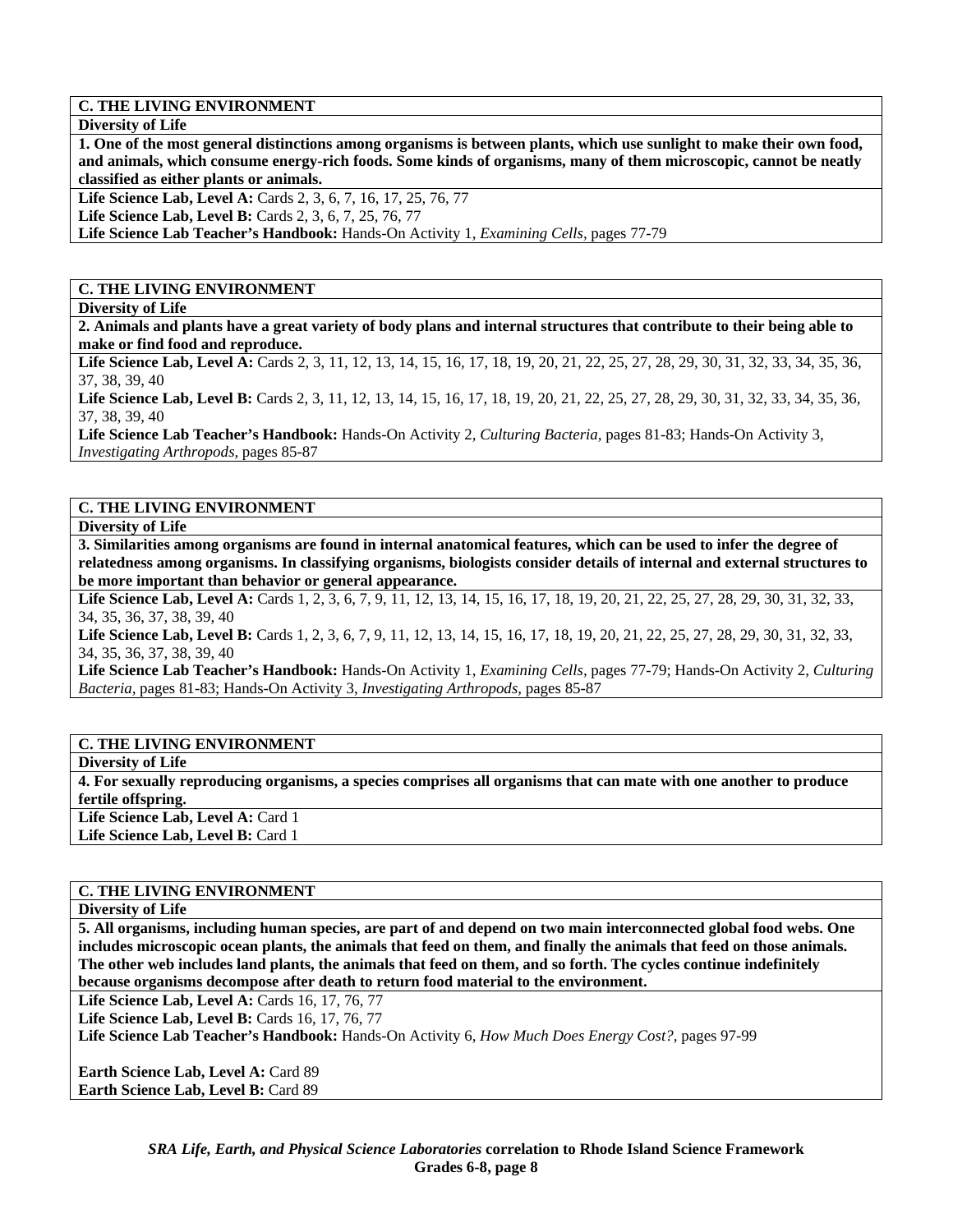**Heredity** 

**1. In some kinds of organisms, all the genes come from a single parent, whereas in organisms that have sexes, typically half of the genes come from each parent.** 

Life Science Lab, Level A: Cards 58, 60, 61, 62, 63, 64 Life Science Lab, Level B: Cards 58, 60, 61, 62, 63, 64

# **C. THE LIVING ENVIRONMENT**

**Heredity** 

**2. In sexual reproduction, a single specialized cell from a female merges with a specialized cell from a male. As the fertilized eggs, carrying genetic information from each parent, multiplies to form the complete organism with about a trillion cells, the same genetic information is copied in each cell.** 

**Life Science Lab, Level A: Cards 58, 61, 62, 63** 

**Life Science Lab, Level B:** Cards 58, 61, 62, 63

#### **C. THE LIVING ENVIRONMENT**

**Heredity** 

**3. New varieties of cultivated plants and domestic animals have resulted from selective breeding for particular traits.**  Life Science Lab, Level A: Card 69

Life Science Lab, Level B: Card 69

### **C. THE LIVING ENVIRONMENT**

**Cells** 

**1. All living things are composed of cells, from just one to many millions, whose details are visible only through a microscope. Different body tissues and organs are made up of different kinds of cells. The cells in similar tissues and organs in other animals are similar to those in human beings but differ somewhat from cells found in plants.** 

**Life Science Lab, Level A: Cards 1, 5, 6, 7, 8, 9, 10** 

**Life Science Lab, Level B:** Cards 1, 5, 6, 7, 8, 9, 10

**Life Science Lab Teacher's Handbook:** Hands-On Activity 1, *Examining Cells,* pages 77-79

#### **C. THE LIVING ENVIRONMENT**

**Cells** 

**2. Cells continually divide to make more cells for growth and repair. Various organs and tissues function to serve the needs of cells for food, air, and waste removal. Life Science Lab, Level A:** Cards 10, 47, 48, 50, 51, 52, 60 Life Science Lab, Level B: Cards 10, 47, 48, 50, 51, 52, 60

**C. THE LIVING ENVIRONMENT** 

**Cells** 

**3. Within cells, many of the basic functions of organisms—such as extracting energy from food and getting rid of waste—are carried out. The way in which cells function is similar in all living organisms.** 

**Life Science Lab, Level A: Cards 5, 6, 7, 8, 9, 10** 

**Life Science Lab, Level B:** Cards 5, 6, 7, 8, 9, 10

**Life Science Lab Teacher's Handbook:** Hands-On Activity 1, *Examining Cells,* pages 77-79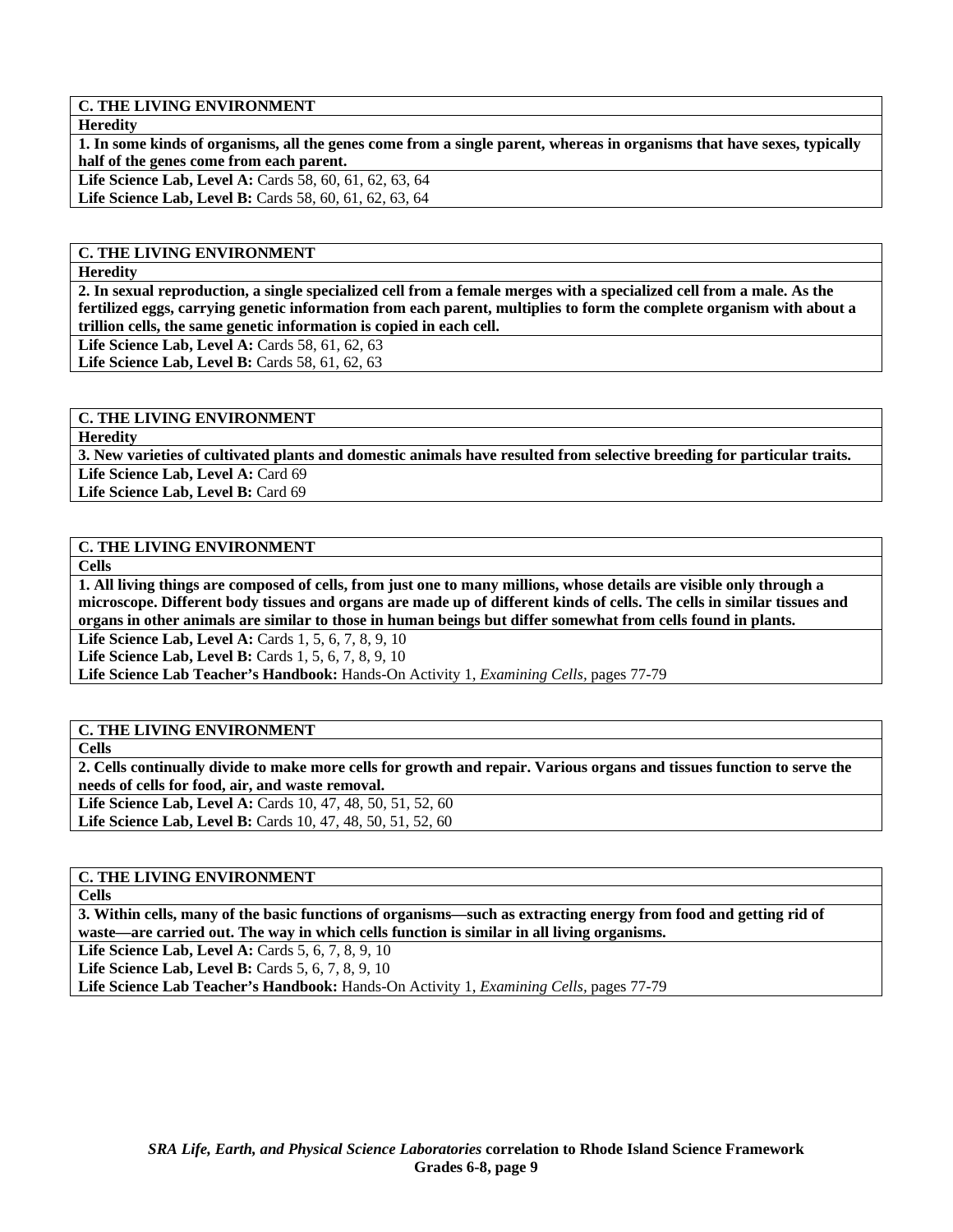**Cells** 

**4. About two-thirds of the weight of cells is accounted for by water, which gives cells many of their properties.** 

**Life Science Lab, Level A: Cards 5, 6, 7, 8 Life Science Lab, Level B:** Cards 5, 6, 7, 8

**Life Science Lab Teacher's Handbook:** Hands-On Activity 1, *Examining Cells,* pages 77-79

# **C. THE LIVING ENVIRONMENT**

**Interdependence of Life** 

**1. In all environments—freshwater, marine, forest, desert, grassland, mountain, and others—organisms with similar needs may compete with one another for resources, including food, space, water, air, and shelter. In any particular environment, the growth and survival of organisms depend on the physical conditions.** 

**Life Science Lab, Level A:** Cards 72, 75, 81, 82 **Life Science Lab, Level B:** Cards 72, 75, 81, 82

**Earth Science Lab, Level A: Card 89** 

**Earth Science Lab, Level B: Card 89** 

### **C. THE LIVING ENVIRONMENT**

**Interdependence of Life** 

**2. Two types of organism may interact with one another in several ways: they may be in a producer/consumer, predator/prey, or parasite/host relationship. Or one organism may scavenge or decompose another. Relationships may be competitive or mutually beneficial. Some species have become so adapted to each other that neither could survive without the other.** 

Life Science Lab, Level A: Cards 73, 74, 75, 76, 77

Life Science Lab, Level B: Cards 73, 74, 75, 76, 77

**Life Science Lab Teacher's Handbook:** Hands-On Activity 6, *How Much Does Energy Cost?,* pages 97-99

# **C. THE LIVING ENVIRONMENT**

**Flow of Matter and Energy** 

**1. Food provides the fuel and the building material for all organisms. Plants use the energy from light to make sugars from carbon dioxide and water. This food can be used immediately or stored for later use. Organisms that eat plants break down the plant structures to produce the materials and energy they need to survive. Then they are consumed by other organisms.** 

**Life Science Lab, Level A:** Cards 1, 7, 9, 13, 16, 17, 46, 76, 77 **Life Science Lab, Level B:** Cards 1, 7, 9, 13, 16, 17, 46, 76, 77

# **C. THE LIVING ENVIRONMENT**

**Flow of Matter and Energy** 

**2. Over a long time, matter is transferred from one organism to another repeatedly and between organisms and their physical environment. As in all material systems, the total amount of matter remains constant, even though its form and location change.** 

Life Science Lab, Level A: Cards 1, 7, 9, 13, 16, 17, 46, 73, 74, 75, 76, 77 Life Science Lab, Level B: Cards 1, 7, 9, 13, 16, 17, 46, 73, 74, 75, 76, 77 **Life Science Lab Teacher's Handbook:** Hands-On Activity 6, *How Much Does Energy Cost?,* pages 97-99